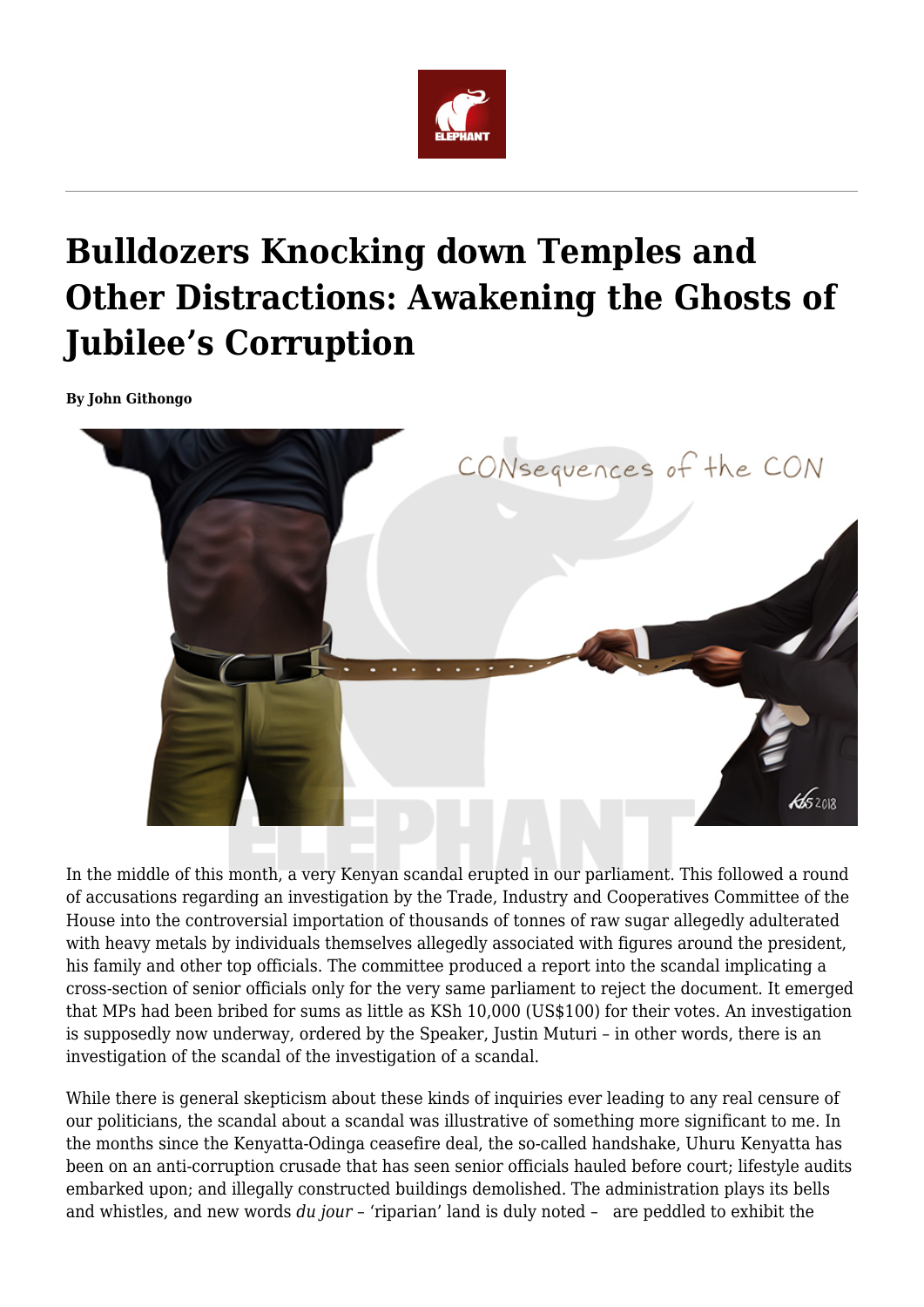regime's utter sincerity in this latest anti-corruption onslaught. The logic here appears to be that Mr Kenyatta is trying to put the corruption genie back into the bottle, manage his own political succession and establish a real legacy all at the same time.

Attempting to do this all at once has meant the anti-corruption crusade is even more political than these things usually are in developing countries. Indeed, in terms of grand optics this latest escapade appears maxed out with the arrest of a 'big fish', Evans Kidero, the former governor of Nairobi, and the made-for-TV demolitions of illegally constructed buildings. In terms of Kenya's political progression, the ultimate candidate for arrest vis-à-vis corruption would be Deputy President, William Ruto and his cohorts. 'Stopping Bill', as I have argued before is first and foremost a political project with anti-corruption accompaniments.

The politics of anti-corruption was on display last week with the publication of a curious survey by Ipsos Synovate that asked who Kenyans thought were the most corrupt living politicians. The 'winners' were the Deputy President William Ruto and Kirinyaga Governor, Anne Waiguru, the former cabinet secretary in the scandal-ridden ministry of devolution. Both of them immediately cried foul and protested that their political enemies were targeting them to undermine their political ambitions.

Indeed, one of Mr Kenyatta's more breathtaking achievements has been to distance himself from his own deputy and presumptive successor without openly coming out and saying so. This has been particularly confusing to the President's largely Kikuyu ethnic base that has spent the past five years defending the President and his deputy as a collective. Among the more notable epiphanies among Jubilee's Mt Kenya supporters is their sudden discovery of how evil Mr. Ruto is; it was quite the opposite a year ago when he was steering Jubilee's election campaign. Thus is Kenya's cynical brand of politics though. Outside his core Kalenjin constituency, only the mainstream churches, to whom Mr. Ruto has become an important patron, have remained steadfast in his implicit defense. But I digress.

The politics of anti-corruption was on display last week with the publication of a curious survey by Ipsos Synovate that asked who Kenyans thought were the most corrupt living politicians. The 'winners' were the Deputy President William Ruto and Kirinyaga Governor, Anne Waiguru, the former cabinet secretary in the scandal-ridden ministry of devolution. Both of them immediately cried foul and protested that their political enemies were targeting them to undermine their political ambitions.

The scandal in parliament served as a reminder that all corruption investigations, especially when they are a political response to public outrage or external pressure, specifically target key governance institutions. People around President Moi corruptly extracted 10 percent of GDP from the economy in the run up to the 1992 elections and after. Goldenberg brought the economy to its knees. It forced the Moi regime in 1993 to cave in to the Bretton Woods-inspired SAP austerity programme. Inflation skyrocketed, interest rates went through the roof, millions of Kenyans were impoverished as the cost of living ground them down, but the new air of political freedom seemed to assuage some of the pain. Now we could complain without being immediately locked up.

As part of the deal with the West, and also as a strategy manage public outrage about Goldenberg, the most convoluted and ineffective investigations and prosecutions of any scandal in Kenyan history were launched. Figures like Kamlesh Pattni, the late Wilfred Koinange, a former Treasury Permanent Secretary among others were regularly hauled before the courts as part of the wider Goldenberg prosecutions. By 2002 when the KANU regime was removed from power there were so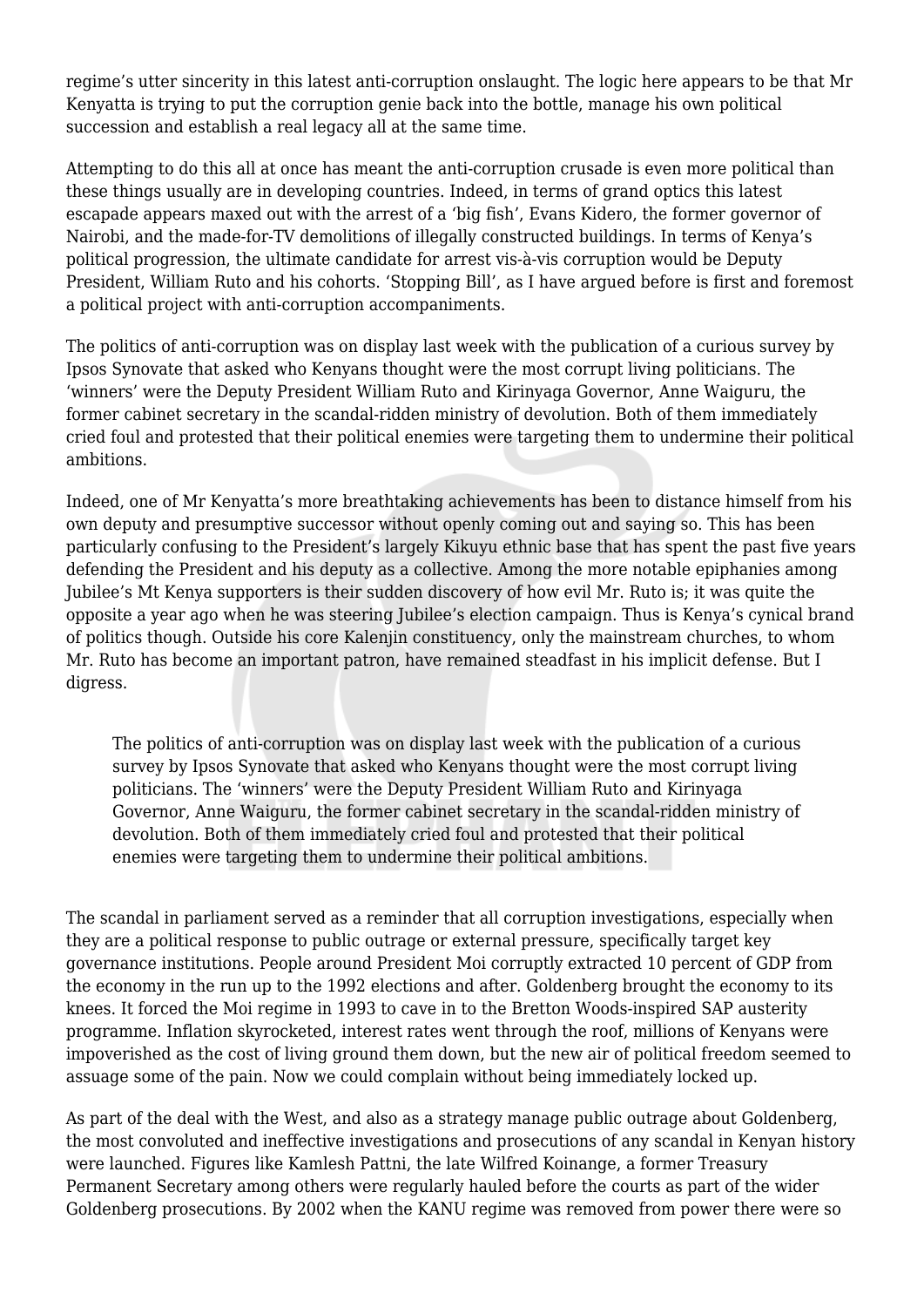many Goldenberg-related cases before the courts that no single government official could count them. They were all halted when Kibaki took office, and a Commission of Inquiry established. Despite it handing over its report in 2006 there has never been real accountability for Goldenberg and the over US\$1 billion that was raided from the coffers.

Among the more notable epiphanies among Jubilee's Mt Kenya supporters is their sudden discovery of how evil Mr. Ruto is; it was quite the opposite a year ago when he was steering Jubilee's election campaign. Thus is Kenya's cynical brand of politics. Outside his core Kalenjin constituency, only the mainstream churches, to whom Mr. Ruto has become an important patron, have remained steadfast in his implicit defense.

What the Goldenberg scandal demonstrated most starkly was the impact of these mega scandals on governance institutions, perpetrated by the same elite purporting to investigate them. No other scandal had damaged the credibility and public image of the judiciary more severely than Goldenberg. It was clear early on that huge sums of money flooded court corridors and totally paralysed that institution's capacity to be even remotely effective in regard to land grabbing and general corruption matters. A slow and painful recovery process followed this shredding of the Judiciary. As part of this, a Judicial Service Commission was established in 2010 after the August promulgation of the new constitution to vet judges and revive the independence of the judiciary.



## "What would you say is the most serious problem facing Kenya today?" - Trend Analysis for Corruption: April 2011 - July 2018

Source: [Ipsos Kenya SPEC Barometer 2nd QTR 2018](https://www.theelephant.info/documents/ipsos-kenya-spec-barometer-2nd-qtr-2018-press-release/)

The scandal-within-a-scandal regarding the dodgy sugar imports earlier this year can be seen in this light. This time around, it is the Legislature that is being targeted. Last week the Public Service Commission explained that it had halted the process of [civil servants declaring](https://www.businessdailyafrica.com/economy/Wealth-declaration-order-for-civil-servants/3946234-4723046-wryyx8z/index.html).) their wealth citing the need for further clarification on process issues

Over the past few weeks, the greatest excitement in the anti-corruption fight was generated by the demolitions of properties illegally constructed on road reserves and riparian land. Over the past five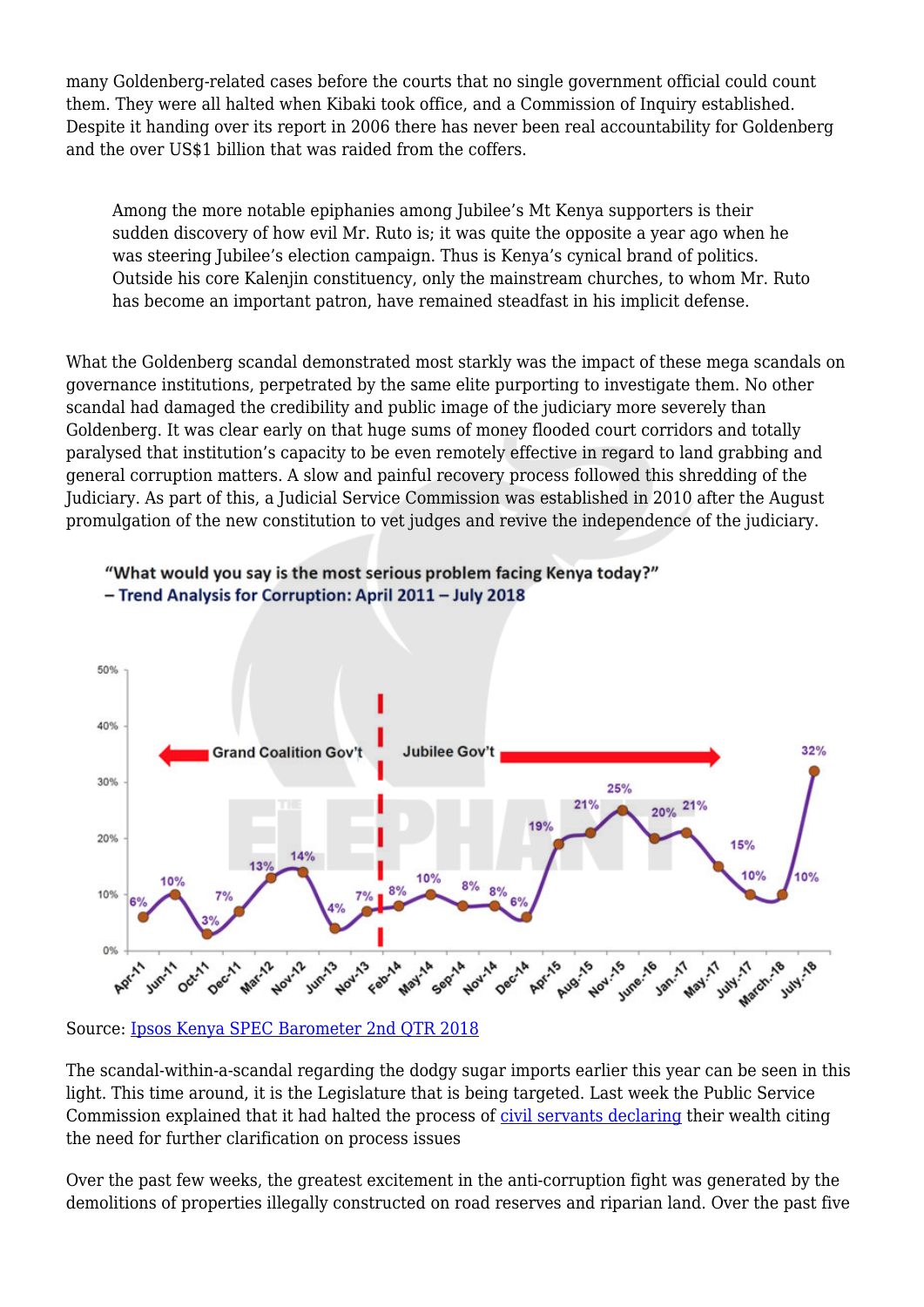years, about US\$4 billion stolen from the economy has been laundered mostly through a real estate boom that has transformed Nairobi's skyline and cities and towns across the country. The chilling effect and blow-back from this particular dimension of the anti-corruption campaign is difficult to exaggerate. Typically, millions of corrupt dollars is deployed as hush-money into parliament, the judiciary, investigating agencies, civil service and the media. A deliberate leak of a telephone conversation and between the governors of Nairobi, Mike Mbuvi Sonko, and Kiambu, Ferdinand Waititu, revealed what most of us have suspected – that [the anti-corruption fight is politically](https://www.youtube.com/watch?v=wpTw9ZCjJik)) [choreographed.](https://www.youtube.com/watch?v=wpTw9ZCjJik)) This calls into question its sincerity. It also tells us that the corruption of our governance bodies will likely be accelerated precisely to cover its tracks. Scandals within scandals.

The scandal in parliament served as a reminder that all corruption investigations, especially when they are a political response to public outrage or external pressure, specifically target key governance institutions.

#### **\*\*\*\***

I continue to be persuaded that the current fight against corruption is also aimed at rebooting Mr. Kenyatta's legacy and that of his family in the light of the fiscal bind his regime finds itself in following five years of unprecedented profligacy and theft. The government is preparing to introduce a 16 percent across-the-board VAT tax on petroleum products in addition to levies already introduced that have raised the cost of living for ordinary Kenyans. It is clear that the Jubilee regime is in the middle of what can only be described as an IMF structural adjustment programme, Version 2.0.

A deliberate leak of a telephone conversation between the governors of Nairobi, Mike Mbuvi Sonko, and Kiambu, Ferdinand Waititu, revealed what most of us have suspected – that the anti-corruption fight is politically choreographed. This calls into question its sincerity. It also tells us that the corruption of our governance bodies will likely be accelerated precisely to cover its tracks. Scandals within scandals.

In truth though, this isn't an IMF programme of the familiar variety from the 1980s and 1990s. Our own greed and incompetence has led us to this point. Indeed, the IMF and World Bank have been accommodating to the point of complicity over the past five years, looking the other way as Kenya's foreign debt increased by two and a half times from US\$9 billion to US\$25 billion. As David Ndii argues, the Chinese debt-financed SGR alone accounts for 30 percent of this increase; another 30 percent is by sovereign bonds for which the country has nothing to show. Public debt now stands at KSh 860 billion (US\$ 8.6 billion), a staggering 72 percent of the last financial year's tax receipts.

I continue to be persuaded that the current fight against corruption is also aimed at rebooting Mr. Kenyatta's legacy and that of his family in the light of the fiscal bind his regime finds itself in following five years of unprecedented profligacy and theft.

Facing insolvency the government has implemented a range of measures including the president halting all new project spending. Last week, the Council of Governors complained that in July the Treasury disbursed nothing to the [Counties](https://www.businessdailyafrica.com/news/counties/Counties-go-without-a-coin-from-Treasury/4003142-4720336-8mf7pu/index.html).%20().